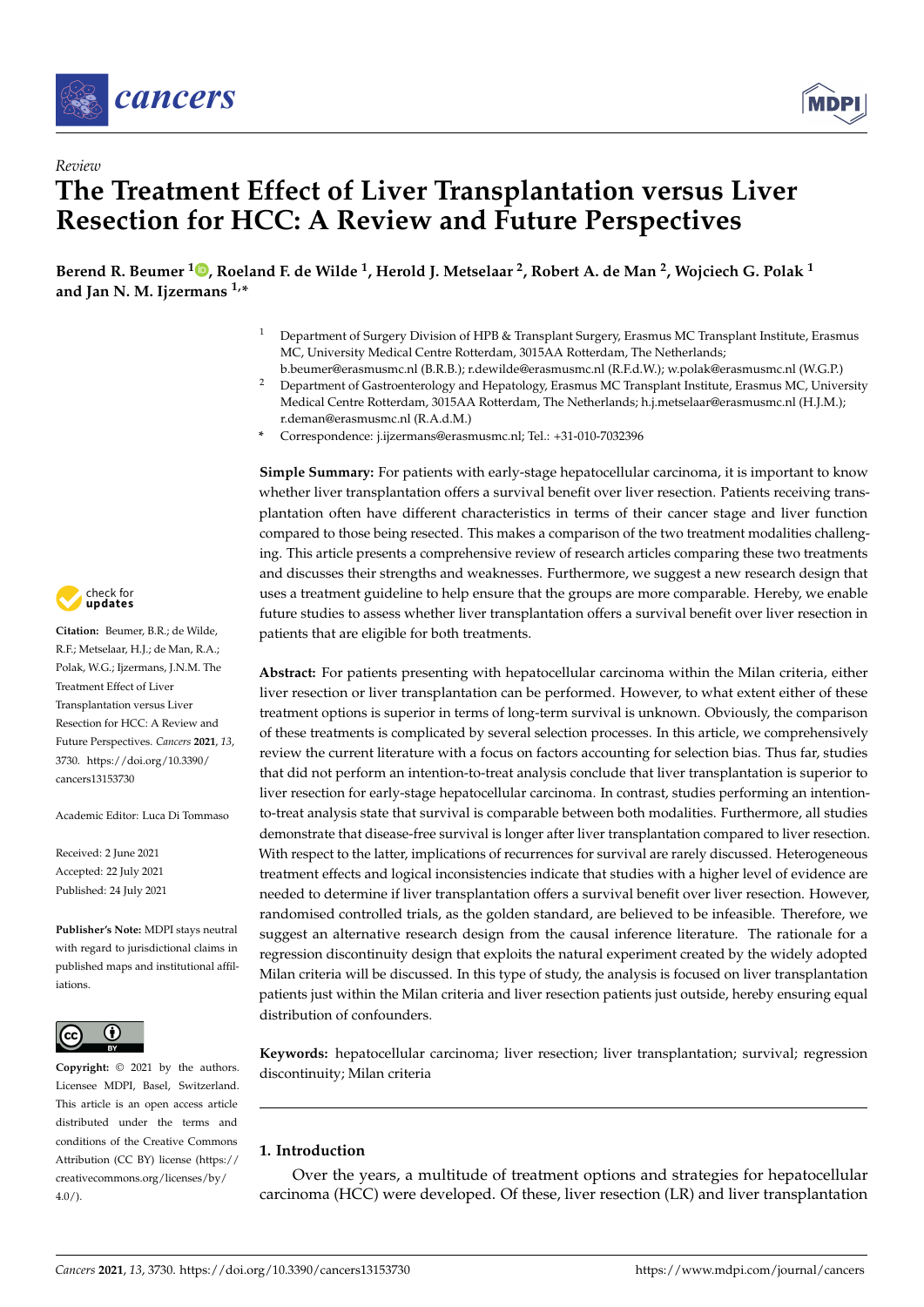(LT) remain the pillars of curative treatment. For the subset of patients with early HCC (i.e., within the Milan Criteria (MC)) that have a good liver function and no portal hypertension, both treatments can be performed [\[1,](#page-7-0)[2\]](#page-7-1). This subset is sizable and consists of 20–25% of the surgical HCC population [\[3](#page-7-2)[–5\]](#page-7-3). Furthermore, the transplant policy for this subset of patients has a wider impact, as the availability of donor organs affects all transplant patients. To what extent either of these two treatments is superior in terms of long-term survival continues to be a topic of debate. Direct comparison of the two treatments is complicated by a myriad of selection processes such as transplantation criteria, waiting list dropout, surveillance schemes, and access to health care. Yet, comparisons of the two treatments are frequently attempted as the difference in 5-year overall survival (OS; i.e., the treatment effect) is the fundament of many discussions. These range from the preferred first-line treatment and prioritisation, the role of salvage transplantation, to the ethicality of living donor liver transplantation (LDLT) [\[6\]](#page-7-4). Therefore, this review focuses on the current evidence comparing LT to LR with special attention to lacunas and logical conflicts besides the application of causal inference techniques as the best alternative to a randomised controlled trial (RCT).

#### **2. Liver Resection vs. Liver Transplantation: Current Status**

There is an abundance of literature comparing LT vs. LR in patients with early-stage HCC. Here we aim to summarise the general trends and differences between different types of studies rather than focusing on a single category. Therefore, we first identified all systematic reviews. Hereafter, we identified all original studies comparing LT to LR published after the last systematic review (i.e., between January 2017 and July 2021) so that all available literature were covered. The articles were identified by performing a search of Embase, Web of Science, the Cochrane database and Google Scholar using variants of the search terms "hepatocellular carcinoma", "liver transplantation", and "liver resection" (Supplementary Data 1). Additionally, studies were identified through reference lists and by reviewing all articles that cited landmark studies or systematic reviews. The included articles had to describe the survival difference for patients with HCC receiving first-line LR or LT (Figure [1A](#page-2-0),B). In the following section, we provide an overview of their conclusions and discuss their strengths and weaknesses. Important to note is that, as these systematic reviews focus on studies that estimate the treatment effect in different ways, we organised the discussion by bundling studies that addressed or were exposed to similar types of biases.

We found that the earliest reviews were subject to the largest biases. These reviews estimated the treatment effect based on single-arm studies that focused on either LT or LR [\[7](#page-7-5)[,8\]](#page-7-6). Besides, these reviews included data published between 1985 and 2004, using registries that may not be representative of the treatment modalities nowadays. To remedy the population differences across centres, updated systematic reviews use figures from studies that compare the LT and LR groups within the same cohort [\[9](#page-7-7)[–13\]](#page-7-8). Nonetheless, this type of analysis is still at high risk of bias as it does not account for the waiting list dropout. Therefore, results are likely biased in favour of LT with a pooled odds ratio (OR) of the 5-year OS ranging from 0.54 to 0.62 in favour of LT (Table [1\)](#page-2-1). Besides the pooled results from the meta-analyses, all individual studies that were included in these systematic reviews concluded that LT is superior to LR. Original articles published after the latest of these systematic reviews were in favour of LT [\[14](#page-8-0)[–25\]](#page-8-1), except for the study of Eilard et al. (2021), which studied more comparable cohorts limiting the inclusion criteria to patients with Child–Pugh A presenting with HCC within the MC [\[26\]](#page-8-2). However, disentangling the relative contribution of liver disease, tumour load and the dropout rate is largely impossible, thus making it challenging to interpret what is exactly being measured.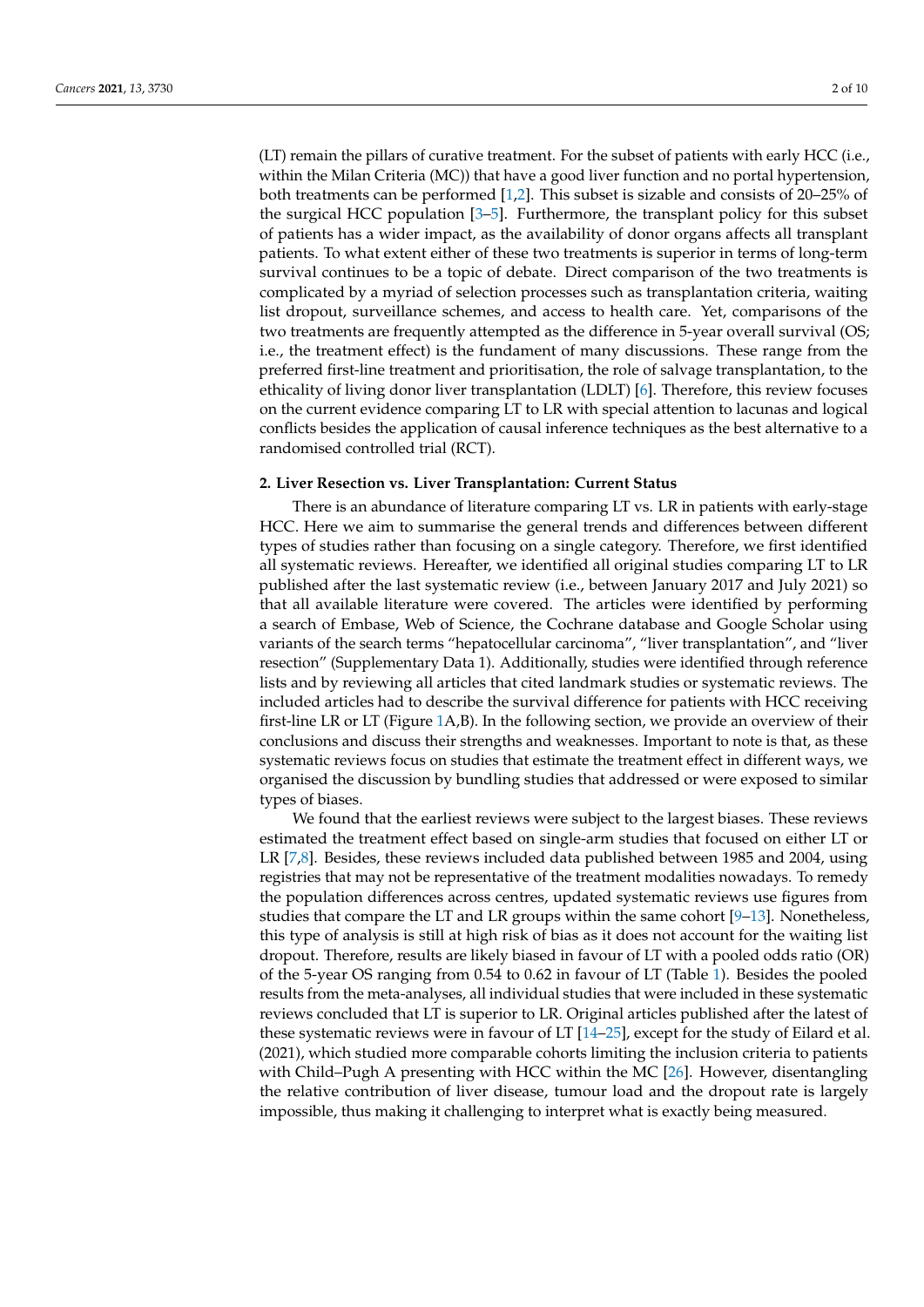<span id="page-2-0"></span>

**Figure 1.** Study selection flowchart. (**A**) systematic studies and (**B**) of original articles or after 2017. Abbreviations: number of studies (N); liver transplantation (LT); liver resection (LR);<br>interties to tract (TT), accessority comparately of CRA) intention-to-treat (ITT); propensity score matching (PSM). **Figure 1.** Study selection flowchart. (**A**) systematic studies and (**B**) of original articles published in

| Table 1. Meta-analyses of systematic reviews. |  |
|-----------------------------------------------|--|
|-----------------------------------------------|--|

<span id="page-2-1"></span>

| Author                             | Year of<br>Publication | Population                                       | 5-Year OS            |                       |                                              |                                     |                    |                                    |
|------------------------------------|------------------------|--------------------------------------------------|----------------------|-----------------------|----------------------------------------------|-------------------------------------|--------------------|------------------------------------|
|                                    |                        |                                                  | Number<br>of Studies | Number of<br>Patients | Pooled<br>OR (95%CI)                         | $p$ -Value                          | $I^2$              | Conclusion                         |
| Non Intention-To-Treat             |                        |                                                  |                      |                       |                                              |                                     |                    |                                    |
| Rahman [10]<br>Dhir [9]            | 2012<br>2012           | Non-ITT<br>Within MC<br>Within MC. Well          | 8<br>10              | 1769<br>1763          | $0.62(0.50-0.76)$<br>$0.58(0.36 - 0.94)$     | < 0.001<br>0.027                    | $\mathbf{0}$<br>78 | In favour of LT<br>In favour of LT |
| Dhir <sup>[9]</sup>                | 2012                   | compensated<br>cirrhosis                         | 6                    | 994                   | $0.54(0.38 - 0.77)$                          | 0.001                               | 32                 | In favour of LT                    |
| Schoenberg [11]                    | 2017                   | Within MC. No<br>Child-Pugh class C              | 8                    | 1221                  | $0.60(0.45 - 0.78)$                          | < 0.001                             | 70                 | In favour of LT                    |
| $Xu$ [12]<br>Zheng $[13]$          | 2014<br>2014           |                                                  | 15<br>45             | 4102<br>8288          | $0.54(0.44 - 0.67)$ *<br>$0.56(0.46-0.69)$ * | $\overline{\phantom{0}}$<br>< 0.001 | 40<br>65           | In favour of LT<br>In favour of LT |
| Intention-to-treat                 |                        |                                                  |                      |                       |                                              |                                     |                    |                                    |
| Rahman [10]<br>Dhir <sup>[9]</sup> | 2012<br>2012           | <b>ITT</b><br>ITT. Within MC.<br>ITT. Within MC. | 4<br>6               | 1310<br>1118          | $1.19(0.78 - 1.80)$<br>$0.60(0.29 - 1.24)$   | 0.042<br>0.166                      | 65<br>83           | In favour of LR<br>In favour of LT |
| Dhir <sup>[9]</sup>                | 2012                   | Well compensated<br>cirrhosis                    | 3                    | 412                   | $0.52(0.30-0.91)$                            | 0.022                               | 31                 | In favour of LT                    |
| Proneth [14]<br>Menahem [15]       | 2014<br>2017           | <b>ITT</b><br><b>ITT</b>                         | 7<br>9               | 1572<br>1428          | $0.84(0.48 - 1.48)$<br>$0.60(0.32 - 1.02)$   | 0.055<br>0.060                      | 84<br>80           | In favour of LT<br>In favour of LT |

patients wan reparcematal calculoma receiving aver resection of twee transparation as mot the tactapy. Fractional enterta demang the<br>study population are listed in the table. Odds were calculated as the number of deaths di Overview of the meta-analyses from systematic reviews for overall survival (OS). All systematic reviews included studies that described (OR) was calculated as liver transplantation odds divided by liver resection odds. Note: \* To set the reference group to liver resection, the odds ratio reported in the systematic review was inverted. Abbreviations: patients (pt). Child-Pugh class (CP).Intention-to-treat (ITT).  $M<sub>1</sub>$  2017  $M<sub>2</sub>$  2017  $M<sub>1</sub>$  2017  $M<sub>2</sub>$ patients with hepatocellular carcinoma receiving liver resection or liver transplantation as first-line therapy. Additional criteria defining the Milan Criteria (MC).

To account for the dropout of patients on the waiting list, an intention-to-treat (ITT) analysis is preferred. Currently, there are four systematic reviews covering ITT studies (Table [1\)](#page-2-1) [9,10,27,28]. These differed in terms of inclusion criteria with more or less strict requirements in terms of liver cirrhosis and cancer stage. Despite that these studies account for the dropout rate, the pooled OR in this group of studies ranged from 0.6 to 1.19. function and tumour load between the treatment groups for which the analysis did not adjust [\[9,](#page-7-7)[27\]](#page-8-4). Nevertheless, these reviews all conclude that patients treated with LR or LT have a comparable 5-year OS. The two ITT studies published after the last review  $\text{confirmed these results}$  [\[29,](#page-8-6)[30\]](#page-8-7). This heterogeneity in treatment effect is ascribed by the authors to differences in liver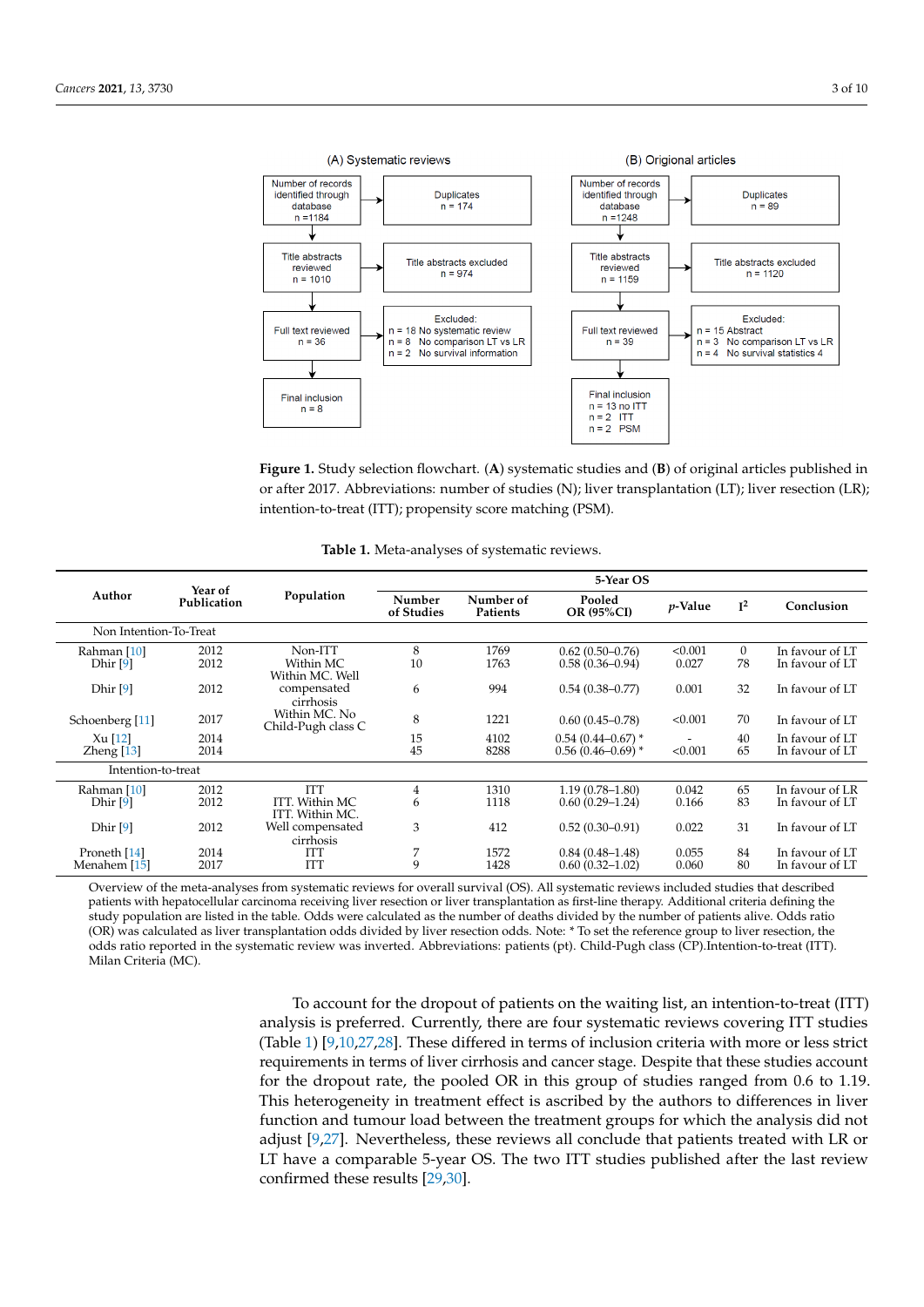In addition to comparable survival, it is reported that Disease-Free Survival (DFS) is longer for LT compared to LR with pooled ORs ranging from 0.18 to 0.76 in favour of LT. It is important to note, however, that ITT analysis cannot be performed for DFS, as without curative treatment, patients cannot experience recurrence. Therefore, the long DFS for the LT could partially be explained by the dropout of patients with the most aggressive tumours during the waiting period. An alternative explanation is that LT offers the widest possible resection margin and replaces the diseased remnant liver, hereby also treating the underlying liver disease. This lowers the recurrence rate as the remnant liver can host intrahepatic metastasis and is at higher risk for de novo lesions. The evidence for the latter is provided by studies comparing LR to LDLT patients, who have a substantially shorter wait time compared to deceased donor liver transplant patients. These studies confirm the higher DFS in the LT group [\[18,](#page-8-8)[31](#page-8-9)[–33\]](#page-8-10) (Supplementary Data 2). However, caution with generalising results from LDLT to LT is needed because of the high degree of patient selection in the LDLT setting [\[34](#page-8-11)[,35\]](#page-8-12). Nevertheless, it is likely that both explanations regarding dropout and the largest possible resection margin are true, although the relative contribution of each is difficult to measure and might differ from study to study. Interestingly, all reviews summarising ITT studies conclude that 5-year OS between LR and LT is comparable. This seems contradictory to the DFS finding. If we accept that, independent of the dropout rate, recurrences occur more frequently in the LR group, this should translate into worse long-term survival. Therefore, indicating that differing DFS and the comparable OS arguments cannot coexist.

As this logical conflict might be caused by differences in baseline characteristics, propensity score matching (PSM) can be used. To the best of our knowledge, there are currently only four studies using PSM in their analysis and no systematic review. Shen et al. (2016) reported for patients presenting within the MC a 5-year OS of 63.6% for LR and 83.2% for LT. The authors concluded, based on the log-rank test, that there was no difference between the two treatments [\[36\]](#page-9-0). However, an inspection of the Kaplan–Meier curves revealed that the proportional hazards assumption was violated, weakening this claim. Whereas Shen et al. (2017) reported for patients presenting outside the MC a 5-year OS of for 17.5% LR and 63.2% for LT (*p* = 0.003) [\[37\]](#page-9-1). In 2017, Liu et al. published a PSM study, albeit with follow-up too short to report 5-year survival [\[38\]](#page-9-2). Lastly, Kaido et al. (2015) reported a 5-year OS of 53% for LR and 63% for LDLT (OR = 0.842 95%CI (0.433–1.638), *p* = 0.613) [\[33\]](#page-8-10). They concluded that a survival benefit was not apparent in the LDLT group. An important methodological weakness of these PSM studies is that none of them performed an ITT analysis. Furthermore, it should be noted that PSM is sensitive to the collection of observed variables and does not account for hidden confounders.

Therefore, ITT RCT remains the golden standard for a head-to-head comparison of the two treatments. Only this type of study holds that patients in the intervention group would have attained a similar survival to the control group if they were given the control treatment, hereby giving an unbiased representation of the treatment effect. Nevertheless, the Cochrane review by Taefi et al. (2013) focused on RCTs, concluded that none were performed [\[39\]](#page-9-3). Furthermore, no studies are currently registered at <clinicaltrials.gov> (accessed on 16 July 2021). Despite the necessity of an RCT, they are believed to be infeasible due to the large required sample size and differences in practice patterns [\[40\]](#page-9-4). This was recently confirmed by Mazzaferro et al. (2020), who reported on a prematurely terminated RCT that could not be completed according to protocol due to the low accrual and a change in LT policy [\[41\]](#page-9-5). In the latter study, ultimately, 43 patients with huge HCC downstaging vs. downstaging + LT were compared. In the group that received only downstaging, 3 patients underwent LR, whereas 21 patients were in the group that underwent LT. Due to the limited sample size and the aggregation over all downstaging techniques, a valid comparison between LT and LR could not be performed.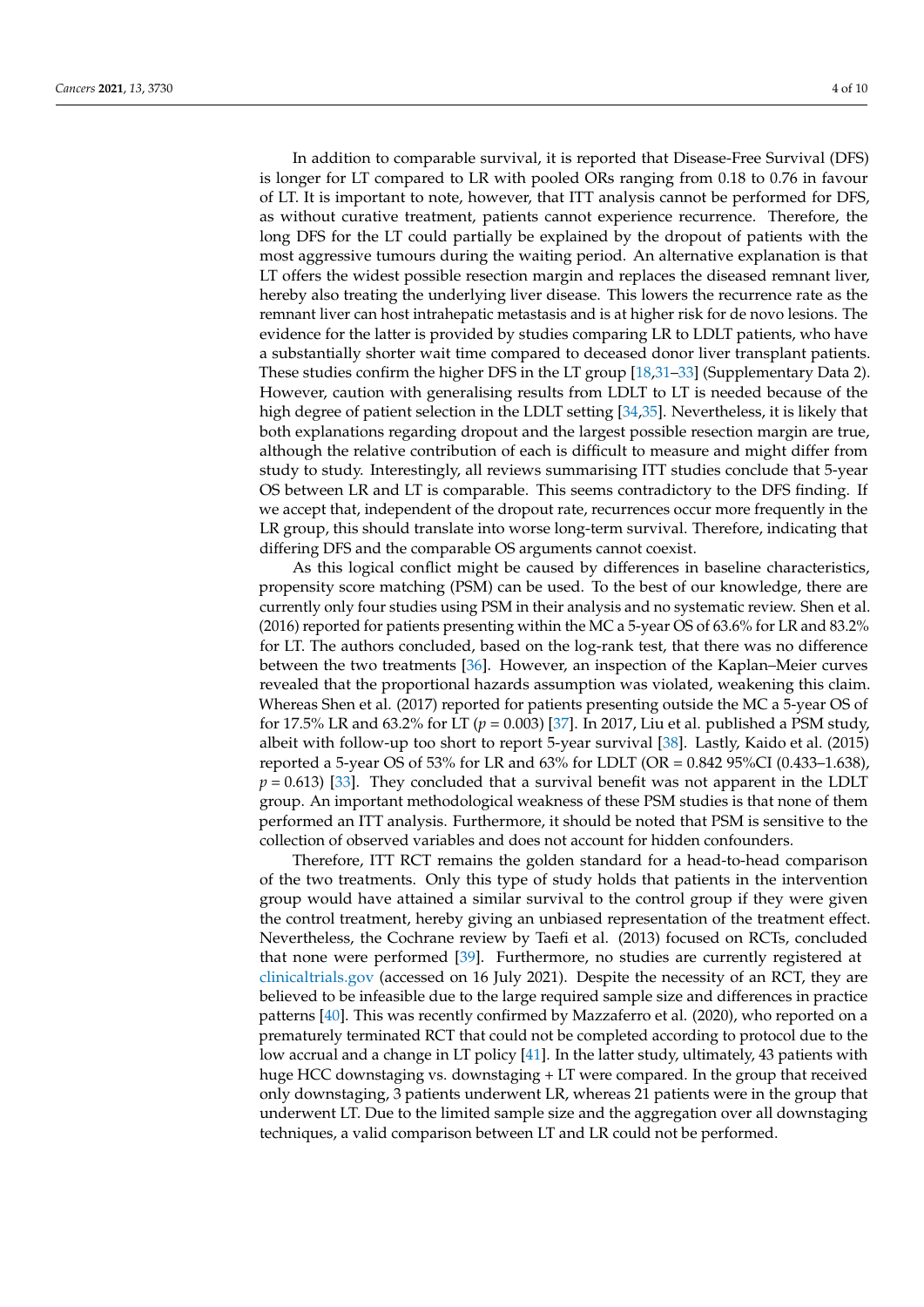### **3. Novel Perspectives to Determine Outcome after LT vs. LR**

The widely adopted Milan Criteria (MC) provide an opportunity to approximate the treatment effect of LT from large retrospective data registries using causal inference techniques. More specifically, the regression discontinuity introduced by Thistlethwaite and Campbell (1960) may help to find a definitive answer [\[42\]](#page-9-6). This research design uses data from patients that are eligible for both treatments and focuses on patients just above and just below a known treatment threshold. The idea (and assumption) is that patients and doctors have limited to no control over the number of tumours and their size, the main determinants for patients to be eligible for LT [\[1](#page-7-0)[,43\]](#page-9-7). Therefore, patients transplanted just within the MC are similar, in terms of confounders, to patients who presented just outside the MC and received LR. Therefore, one can argue that patients are randomised based on the time it took them to be diagnosed with HCC. An analysis that exploits this randomisation severely reduces the impact of (unobserved) confounders and approaches the level of evidence from an RCT [\[44\]](#page-9-8).

The regression discontinuity design in a transplantation context exploits the thresholds of the MC, at which the treatment effect is revealed. The MC state that a patient is eligible for LT if the patient has  $(1)$  a single tumour less than  $5 \text{ cm}$  in diameter or  $(2)$  less than three tumours with each less than 3 cm in diameter [\[45\]](#page-9-9). First, we confine the discussion to patients with a single lesion HCC that are treated with LT or LR strictly based on the MC. Figure [2](#page-4-0) illustrates how the treatment effect  $T$  can be identified with a regression discontinuity design. Ideally, we could observe the 5-year survival of both treatments for the same patient. In that case, *T* can be calculated by simply subtracting the survival after LR from the survival after LT. Unfortunately, only one of the outcomes can be observed; the outcome that is not observed is called the counterfactual (Figure [2\)](#page-4-0). These values need to be approximated/predicted as then the calculation of *T* is trivial.

<span id="page-4-0"></span>

Figure 2. Regression discontinuity for single lesion Milan criteria. The solid points resemble the observed 5-year survival of fictive patients with single lesion HCC. The hollow points resemble long-term survival that could have been observed if the patient was treated with the alternative treatment. In this illustration, we assume that a smaller tumour is preferred over a over a bigger turn of the this relationship is linear. Furthermore, we chose the superior treatment of processes the superior treatment, and the superior treatment, and the superior treatment, and the superior treatment, a bigger tumour, and that this relationship is linear. Furthermore, we chose to depict LT as the superior treatment, with a gain in survival T.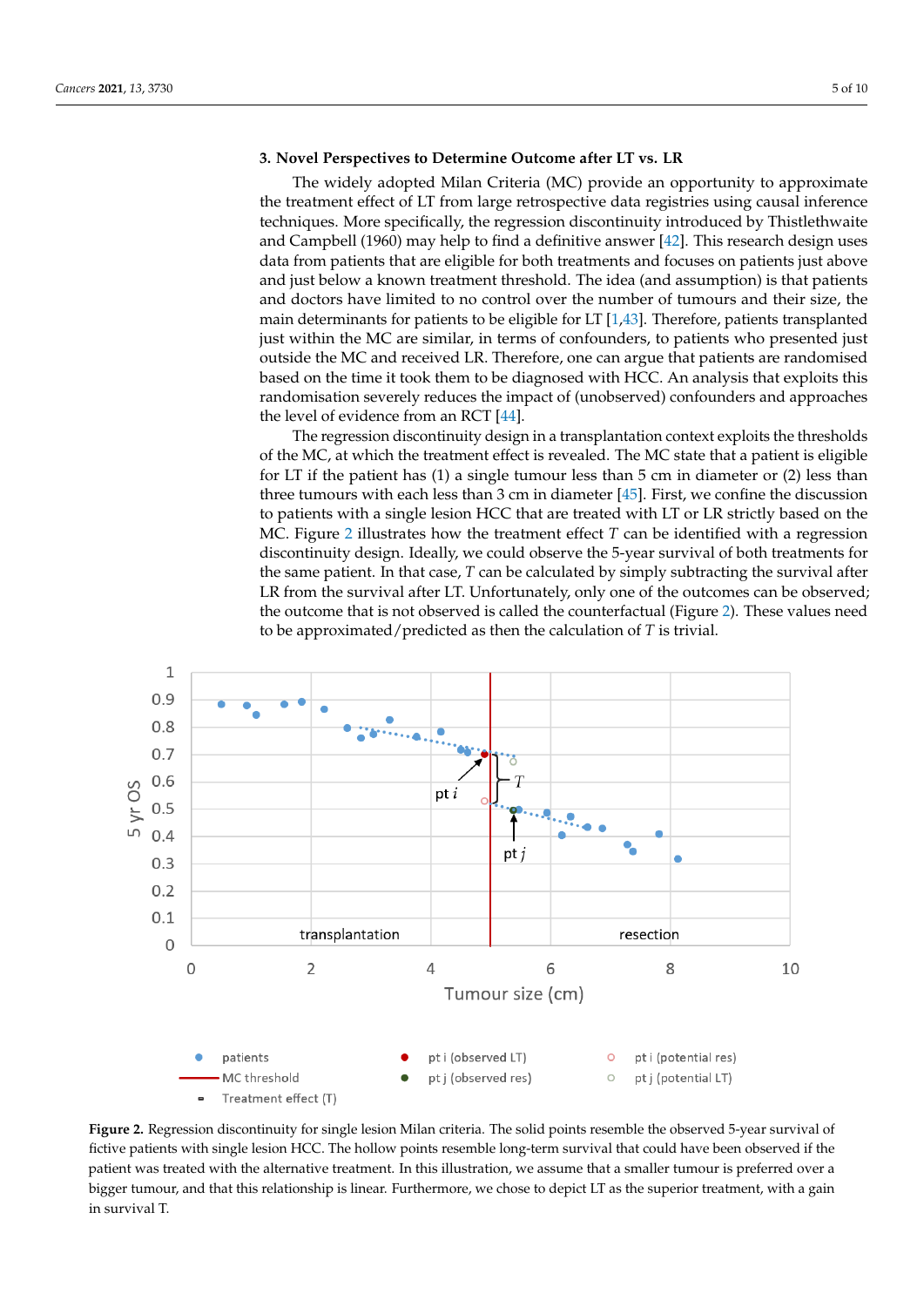If it is assumed that tumour size cannot be controlled and, using appropriate inclusion criteria, it is ensured that all patients can receive both treatments. Then, patients near the 5 cm threshold are similar in terms of (unobserved) confounders because treatment of these patients is randomised by the growth rate of their tumour and the time to diagnosis. In the example of Figure [2,](#page-4-0) patient *i* was diagnosed just in time, and patient *j* was slightly too late to receive LT. Therefore, a reasonable approximation of *T* can be made by subtracting the outcome of patient *j*, treated with LR, from the outcome of patient *i*, who received LT. Certainly, the analysis of just two patients leads to widely varying estimates if it is repeated in a different sample. Furthermore, the effect of a small difference in tumour size is ignored. Better estimates can be obtained using a regression model that also uses data points slightly farther away from the threshold. The average, conditional on tumour size, is then used to predict the counterfactual. In that case, *T* is the average distance between predicted and

The setup can be generalised by relaxing the linearity assumption using a more flexible polynomial or spline regression model. Furthermore, at the cost of additional assumptions, regression discontinuity design can be combined with propensity score weighting [\[46\]](#page-9-10). However, it remains that the farther from the threshold, the more likely the assumptions regarding the functional form are violated. In order to find the optimal balance between biased vs. unstable estimates, cross-validation can be used in which repeated bandwidths are tried [\[47\]](#page-9-11).

observed values.

Furthermore, the analysis can be extended by analysing all thresholds created by the MC (Figure [3\)](#page-5-0). The regression discontinuity design introduced above focused on identifying the magnitude of ridge *d*, which describes the 5 cm threshold for patients with a single lesion. However, we can repeat the analysis for ridges *a* and *b*. Ridge *a* describes patients with tumours smaller than 3 cm where the treatment is based on whether the <sup>1</sup> tumour number exceeds 3. Whereas ridge *b* describes patients with two to three lesions with the treatment based on whether the maximum diameter exceeds 3 cm.

<span id="page-5-0"></span>

**Figure 3.** Regression discontinuity for the Milan criteria. Illustration of the average 5-year survival **Figure 3.** Regression discontinuity for the Milan criteria. Illustration of the average 5-year survival of patients for different combinations of tumour number and size. The black area on the bottom describes describes the region in which patients are within the Milan criteria and are treated with liver transthe region in which patients are within the Milan criteria and are treated with liver transplantation. The area in grey marks the region outside the Milan criteria where patients are treated with liver resection. Lines *a*, *b*, *d* depict the treatment effect of liver transplantation vs. liver resection. The boundary marked by *c* describeds the comparison between LT and LR in which the LT group only consists of patients with two or more tumours. Lastly, the asterior where the smoothness indicate the regions where the smoothness assumption of  $\frac{1}{2}$ single lesions, whereas the LR group only consists of patients with two or more tumours. Lastly, the asterisks indicate the regions where the smoothness assumption can be tested.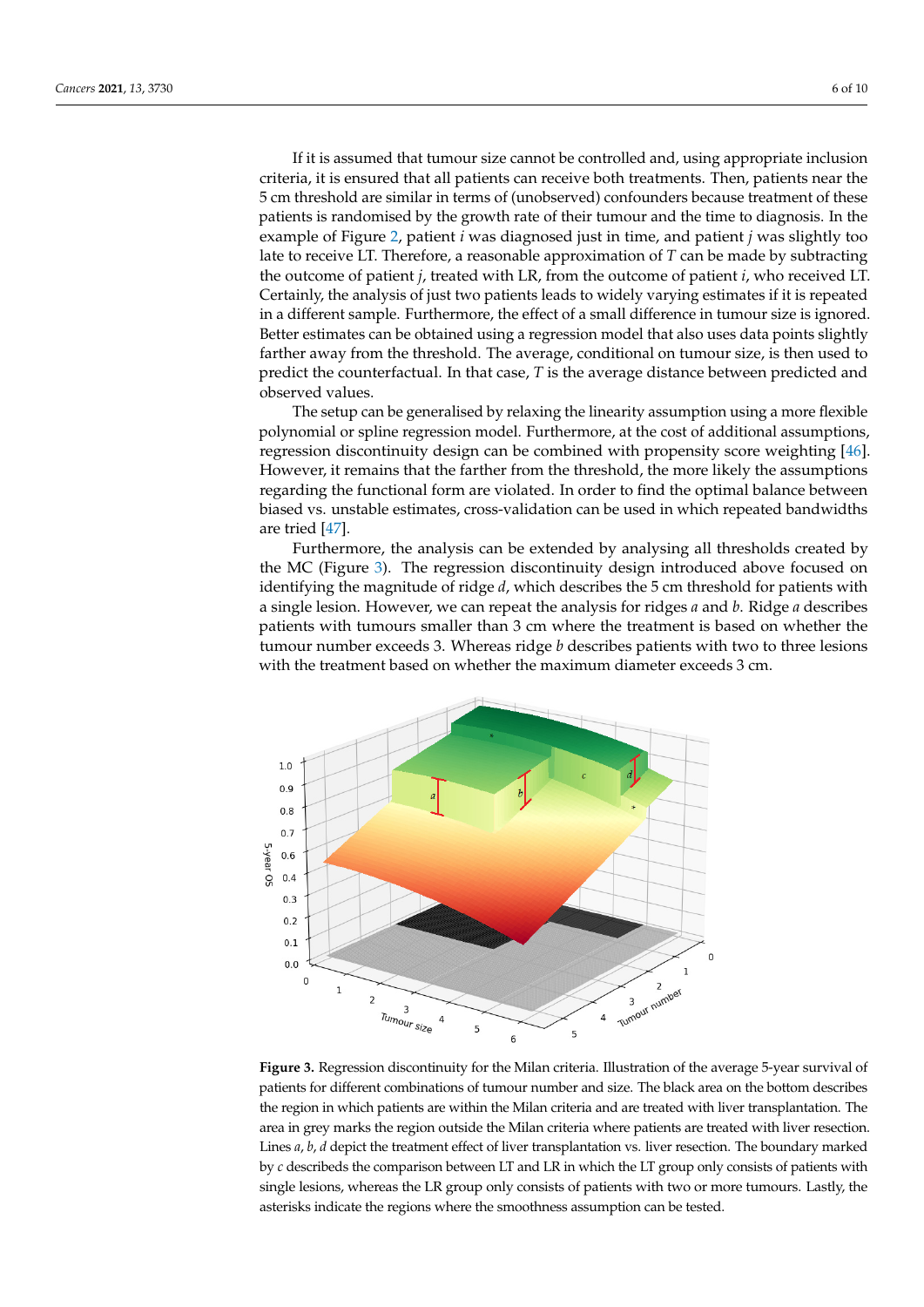The analysis for threshold *c* of the MC is, however, more complicated. Ridge *c* concerns patients with a maximum tumour diameter between 3 and 5 cm, with the LT group only consisting of patients with single lesions, whereas the LR group only consists of patients with two or more tumours. An important assumption in the regression discontinuity design is that all other factors determining 5-year survival must behave smoothly at the threshold. Otherwise, the ridge is a compound of both disease and treatment factors. The change from single lesion to multinodular disease might not be smooth. Therefore, we must be aware that this assumption might be violated for ridge *c*. If the data size permits, we hypothesise the assumption can be tested at the regions marked with an asterisk.

Similarly to analysing all thresholds created by the MC, regression discontinuity analysis can be performed for other treatment criteria such as the up-to-seven criteria or the Tokyo criteria that lie slightly beyond the MC. Including information from multiple treatment thresholds not only makes more efficient use of the available data but also reveals how the treatment effect changes for different tumour number and size combinations.

However, similar to an RCT, there will be imperfect compliance. Although it is likely that the MC is strongly correlated with receiving LT, the treatment decision depends on a more complex interplay between patient condition, liver function, tumour location and extent of the disease. Tumour characteristics such as size and number might also be modified by means of downstaging, making the threshold fuzzy. Therefore, another extension is to use logistic regression to model the threshold as a smooth change in probability of receiving LT rather than a sharp switch between 0 and 1 [\[48\]](#page-9-12).

Lastly, it is important to note that although this research design mimics an RCT, careful setup of the analysis is still required. Most importantly, only patients should be included that could have received both treatments. Therefore, studies should exclude patients with decompensated liver disease (Child–Pugh B/C), poor location of the tumour, or portal hypertension from their analysis. Furthermore, similar pitfalls of RCTs should be avoided. For instance, one should be aware that multiple versions of the treatment could exist. One can imagine different versions of LT in terms of pre-treatment (e.g., no pre-treatment, transarterial chemoembolisation (TACE), radio frequency ablation (RFA)) or in terms of transplantation (e.g., emergency, regular transplant, split liver, or LDLT). If ignored, the measured treatment effect will be the weighted average of the treatment effects for each of the versions. At the cost of introducing statistical assumptions, it is possible to control for these factors using traditional statistics. Additionally, marginal/stratified analyses could be performed and used for sensitivity analysis. These could also be reported directly alongside a precise specification of the treatment version [\[49,](#page-9-13)[50\]](#page-9-14). To what extent different treatment versions pose a problem is context-dependent. It is likely that ignoring treatment versions no-TACE vs. TACE influences the results more than what type of beads were used during TACE procedures. Furthermore, it is important that the analysis should be conducted based on the ITT as otherwise, dropout can distort the results. Lastly, we want to note that in the last section, the discussion was limited to the difference in 5-year overall survival. However, regression discontinuity analysis would work equally well for other outcomes. In fact, we suggest that researchers also include statistics regarding recurrences and survival after 10-years as this would provide a complete picture. Additionally, we hypothesize that when a longer period is considered, differences between the two treatments become larger, thereby increasing the power of the analysis.

#### **4. Conclusions**

The survival advantage of LT vs. LR is fundamental in almost all LT discussions. Yet, after three decades of LT and over a hundred papers discussing the comparison with LR, a consensus on the treatment effect is still lacking. Truth finding in this research area is complicated by selection processes. It is likely that subtle differences in, for instance, surveillance schemes, waiting list dropout, and access to health care contribute to the dispute about the size of the treatment effect. In the currently available literature, most studies in which no ITT analysis is performed conclude that LT is superior to LR, whereas studies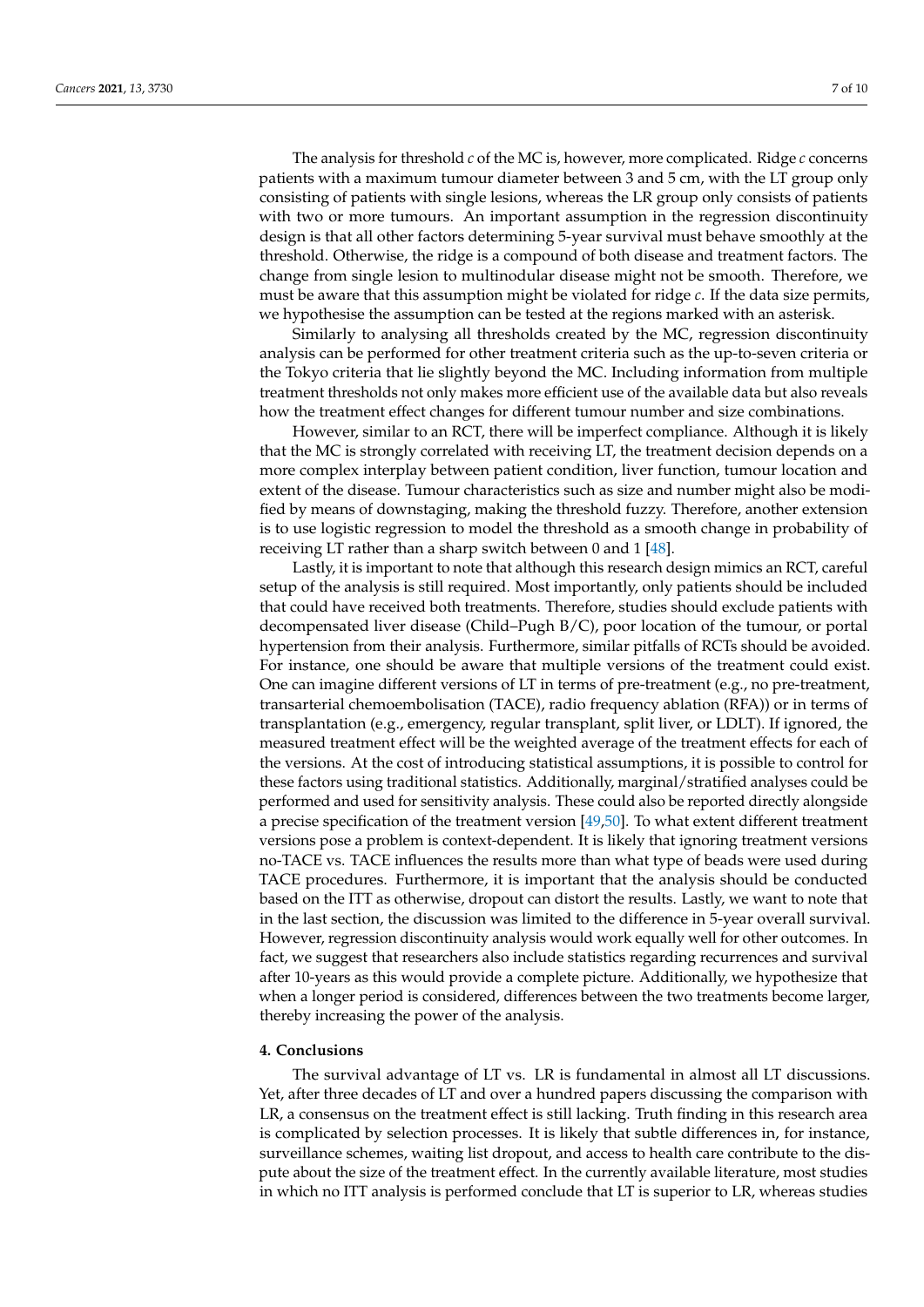using an ITT analysis conclude that survival is comparable. Furthermore, these studies state that the DFS is longer in the LT group compared to the LR group. However, none of the ITT studies provide an explanation for these seemingly inconsequential recurrences. We conclude that studies providing a higher level of evidence are needed in an era in which imaging and treatment modalities have improved significantly, and the incidence of early-stage HCC is rising. As no RCTs on this subject will be performed in the near future, we propose a novel research design from the causal inference literature. The regression discontinuity design exploits the natural experiment created by the widely adopted MC. This focuses the analysis on LT patients just within the MC, and LR patients just outside the MC, hereby ensuring equal distribution of (unobserved) confounders similar to an RCT.

**Supplementary Materials:** The following are available online at [https://www.mdpi.com/article/](https://www.mdpi.com/article/10.3390/cancers13153730/s1) [10.3390/cancers13153730/s1,](https://www.mdpi.com/article/10.3390/cancers13153730/s1) Supplementary data 1: Search terms, Supplementary data 2: Table meta-analysis DFS.

**Author Contributions:** Conceptualization: B.R.B., R.F.d.W., W.G.P. and J.N.M.I.; methodology: B.R.B. and J.N.M.I.; investigation, B.R.B.; writing—original draft, B.R.B.; writing—review and editing: R.F.d.W., W.G.P., H.J.M., R.A.d.M. and J.N.M.I.; supervision, J.N.M.I. All authors have read and agreed to the published version of the manuscript.

**Funding:** This research received no external funding.

**Conflicts of Interest:** The authors declare no conflict of interest.

#### **References**

- <span id="page-7-0"></span>1. European Association for The Study of The Liver. EASL clinical practice guidelines: Management of hepatocellular carcinoma. *J. Hepatol.* **2018**, *69*, 182–236. [\[CrossRef\]](http://doi.org/10.1016/j.jhep.2018.03.019) [\[PubMed\]](http://www.ncbi.nlm.nih.gov/pubmed/29628281)
- <span id="page-7-1"></span>2. Heimbach, J.K.; Kulik, L.M.; Finn, R.S.; Sirlin, C.B.; Abecassis, M.M.; Roberts, L.R.; Zhu, A.X.; Murad, M.H.; Marrero, J.A. AASLD guidelines for the treatment of hepatocellular carcinoma. *Hepatology* **2018**, *67*, 358–380. [\[CrossRef\]](http://doi.org/10.1002/hep.29086)
- <span id="page-7-2"></span>3. Bhoori, S.; Schiavo, M.; Russo, A.; Mazzaferro, V. First-line treatment for hepatocellular carcinoma: Resection or transplantation? *Transplant. Proc.* **2007**, *39*, 2271–2273. [\[CrossRef\]](http://doi.org/10.1016/j.transproceed.2007.06.015) [\[PubMed\]](http://www.ncbi.nlm.nih.gov/pubmed/17889160)
- 4. Sala, M.; Fuster, J.; Llovet, J.M.; Navasa, M.; Solé, M.; Varela, M.; Pons, F.; Rimola, A.; García-Valdecasas, J.C.; Bru, C. High pathological risk of recurrence after surgical resection for hepatocellular carcinoma: An indication for salvage liver transplantation. *Liver Transplant.* **2004**, *10*, 1294–1300. [\[CrossRef\]](http://doi.org/10.1002/lt.20202)
- <span id="page-7-3"></span>5. Cherqui, D.; Laurent, A.; Mocellin, N.; Tayar, C.; Luciani, A.; Van Nhieu, J.T.; Decaens, T.; Hurtova, M.; Memeo, R.; Mallat, A. Liver resection for transplantable hepatocellular carcinoma: Long-term survival and role of secondary liver transplantation. *Ann. Surg.* **2009**, *250*, 738–746. [\[CrossRef\]](http://doi.org/10.1097/SLA.0b013e3181bd582b)
- <span id="page-7-4"></span>6. Di Sandro, S.; Bagnardi, V.; Cucchetti, A.; Lauterio, A.; De Carlis, R.; Benuzzi, L.; Danieli, M.; Botta, F.; Centonze, L.; Najjar, M. From a philosophical framework to a valid prognostic staging system of the new "comprehensive assessment" for transplantable hepatocellular carcinoma. *Cancers* **2019**, *11*, 741. [\[CrossRef\]](http://doi.org/10.3390/cancers11060741)
- <span id="page-7-5"></span>7. Cunningham, S.C.; Tsai, S.; Marques, H.P.; Mira, P.; Cameron, A.; Barroso, E.; Philosophe, B.; Pawlik, T.M. Management of early hepatocellular carcinoma in patients with well-compensated cirrhosis. *Ann. Surg. Oncol.* **2009**, *16*, 1820–1831. [\[CrossRef\]](http://doi.org/10.1245/s10434-009-0364-1) [\[PubMed\]](http://www.ncbi.nlm.nih.gov/pubmed/19267161)
- <span id="page-7-6"></span>8. Belghiti, J.; Fuks, D. Liver resection and transplantation in hepatocellular carcinoma. *Liver Cancer* **2012**, *1*, 71–82. [\[CrossRef\]](http://doi.org/10.1159/000342403) [\[PubMed\]](http://www.ncbi.nlm.nih.gov/pubmed/24159575)
- <span id="page-7-7"></span>9. Dhir, M.; Lyden, E.R.; Smith, L.M.; Are, C. Comparison of outcomes of transplantation and resection in patients with early hepatocellular carcinoma: A meta-analysis. *HPB* **2012**, *14*, 635–645. [\[CrossRef\]](http://doi.org/10.1111/j.1477-2574.2012.00500.x)
- <span id="page-7-9"></span>10. Rahman, A.; Assifi, M.M.; Pedroso, F.E.; Maley, W.R.; Sola, J.E.; Lavu, H.; Winter, J.M.; Yeo, C.J.; Koniaris, L.G. Is resection equivalent to transplantation for early cirrhotic patients with hepatocellular carcinoma? A meta-analysis. *J. Gastrointest. Surg.* **2012**, *16*, 1897–1909. [\[CrossRef\]](http://doi.org/10.1007/s11605-012-1973-8)
- <span id="page-7-10"></span>11. Schoenberg, M.B.; Bucher, J.N.; Vater, A.; Bazhin, A.V.; Hao, J.; Guba, M.O.; Angele, M.K.; Werner, J.; Rentsch, M. Resection or transplant in early hepatocellular carcinoma: A systematic review and meta-analysis. *Dtsch. Ärzteblatt Int.* **2017**, *114*, 519. [\[CrossRef\]](http://doi.org/10.3238/arztebl.2017.0519)
- <span id="page-7-11"></span>12. Xu, X.-S.; Liu, C.; Qu, K.; Song, Y.-Z.; Zhang, P.; Zhang, Y.-L. Liver transplantation versus liver resection for hepatocellular carcinoma: A meta-analysis. *Hepatobiliary Pancreat. Dis. Int.* **2014**, *13*, 234–241. [\[CrossRef\]](http://doi.org/10.1016/S1499-3872(14)60037-0)
- <span id="page-7-8"></span>13. Zheng, Z.; Liang, W.; Milgrom, D.P.; Zheng, Z.; Schroder, P.M.; Kong, N.S.; Yang, C.; Guo, Z.; He, X. Liver transplantation versus liver resection in the treatment of hepatocellular carcinoma: A meta-analysis of observational studies. *Transplantation* **2014**, *97*, 227–234. [\[CrossRef\]](http://doi.org/10.1097/TP.0b013e3182a89383) [\[PubMed\]](http://www.ncbi.nlm.nih.gov/pubmed/24142034)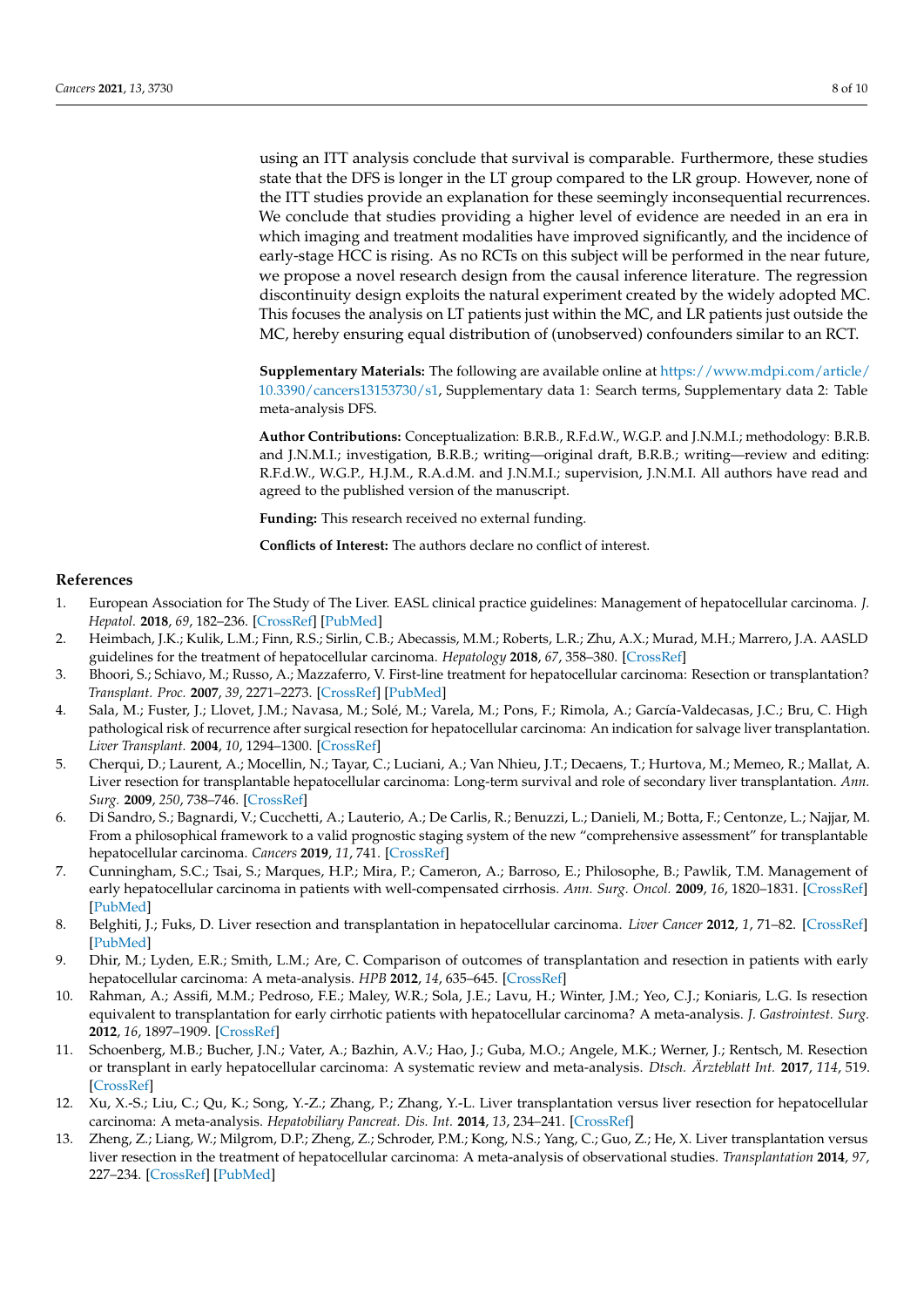- <span id="page-8-0"></span>14. Akcam, A.T.; Saritas, A.G.; Ulku, A.; Rencuzogullari, A. Oncological Outcomes of Hepatic Resection vs Transplantation for Localized Hepatocellular Carcinoma. *Transplant. Proc.* **2019**, *51*, 1147–1152. [\[CrossRef\]](http://doi.org/10.1016/j.transproceed.2019.01.093)
- <span id="page-8-3"></span>15. Aksoy, S.O.; Unek, T.; Sevinc, A.I.; Arslan, B.; Sirin, H.; Derici, Z.S.; Ellidokuz, H.; Sagol, O.; Agalar, C.; Astarcioglu, I. Comparison of Resection and Liver Transplant in Treatment of Hepatocellular Carcinoma. *Exp. Clin. Transplant.* **2020**, *18*, 712–718. [\[CrossRef\]](http://doi.org/10.6002/ect.2017.0303)
- 16. Benjamin, A.J.; Baker, T.B.; Talamonti, M.S.; Bodzin, A.S.; Schneider, A.B.; Winschester, D.J.; Roggin, K.K.; Bentrem, D.J.; Suss, N.R.; Baker, M.S. Liver transplant offers a survival benefit over margin negative resection in patients with small unifocal hepatocellular carcinoma and preserved liver function. *Surgery* **2018**, *163*, 582–586. [\[CrossRef\]](http://doi.org/10.1016/j.surg.2017.12.005)
- 17. Grigorie, R.; Alexandrescu, S.; Smira, G.; Ionescu, M.; Hrehoreţ, D.; Braşoveanu, V.; Dima, S.; Ciurea, S.; Boeţi, P.; Dudus, I.; et al. Curative Intent Treatment of Hepatocellular Carcinoma-844 Cases Treated in a General Surgery and Liver Transplantation Center. *Chirurgia (Buchar. Rom. 1990)* **2017**, *112*, 289–300. [\[CrossRef\]](http://doi.org/10.21614/chirurgia.112.3.289)
- <span id="page-8-8"></span>18. Harimoto, N.; Yoshizumi, T.; Fujimoto, Y.; Motomura, T.; Mano, Y.; Toshima, T.; Itoh, S.; Harada, N.; Ikegami, T.; Uchiyama, H.; et al. Surgery for Hepatocellular Carcinoma in Patients with Child-Pugh B Cirrhosis: Hepatic Resection Versus Living Donor Liver Transplantation. *World J. Surg.* **2018**, *42*, 2606–2616. [\[CrossRef\]](http://doi.org/10.1007/s00268-018-4493-1)
- 19. Kanneganti, M.; Mahmud, N.; Kaplan, D.E.; Taddei, T.H.; Goldberg, D.S. Survival Benefit of Liver Transplantation for Hepatocellular Carcinoma. *Transplantation* **2020**, *104*, 104–112. [\[CrossRef\]](http://doi.org/10.1097/TP.0000000000002816)
- 20. Krenzien, F.; Schmelzle, M.; Struecker, B.; Raschzok, N.; Benzing, C.; Jara, M.; Bahra, M.; Öllinger, R.; Sauer, I.M.; Pascher, A.; et al. Liver Transplantation and Liver Resection for Cirrhotic Patients with Hepatocellular Carcinoma: Comparison of Long-Term Survivals. *J. Gastrointest. Surg.* **2018**, *22*, 840–848. [\[CrossRef\]](http://doi.org/10.1007/s11605-018-3690-4)
- 21. Lee, S.H.; Lee, J.S.; Na, G.H.; You, Y.K.; Kim, D.G. Immunohistochemical markers for hepatocellular carcinoma prognosis after liver resection and liver transplantation. *Clin. Transplant.* **2017**, *31*, e12852. [\[CrossRef\]](http://doi.org/10.1111/ctr.12852)
- 22. Li, C.; Liu, J.Y.; Peng, W.; Wen, T.F.; Yan, L.N.; Yang, J.Y.; Li, B.; Wang, W.T.; Xu, M.Q. Liver resection versus transplantation for multiple hepatocellular carcinoma: A propensity score analysis. *Oncotarget* **2017**, *8*, 81492–81500. [\[CrossRef\]](http://doi.org/10.18632/oncotarget.20623) [\[PubMed\]](http://www.ncbi.nlm.nih.gov/pubmed/29113408)
- 23. Li, Y.; Ruan, D.Y.; Jia, C.C.; Zhao, H.; Wang, G.Y.; Yang, Y.; Jiang, N. Surgical resection versus liver transplantation for hepatocellular carcinoma within the Hangzhou criteria: A preoperative nomogram-guided treatment strategy. *Hepatobiliary Pancreat. Dis. Int.* **2017**, *16*, 480–486. [\[CrossRef\]](http://doi.org/10.1016/S1499-3872(17)60052-3)
- 24. Lv, J.Y.; Zhang, N.N.; Du, Y.W.; Wu, Y.; Song, T.Q.; Zhang, Y.M.; Qu, Y.; Liu, Y.X.; Gu, J.; Wang, Z.Y.; et al. Comparison of liver transplantation and liver resection for hepatocellular carcinoma patients with portal vein tumor thrombus type i and type II. *Yonsei Med. J.* **2021**, *62*, 29–40. [\[CrossRef\]](http://doi.org/10.3349/ymj.2021.62.1.29)
- <span id="page-8-1"></span>25. Zhang, K.; Chen, R.; Gong, X.; Gao, Y. Survival outcomes of liver transplantation versus liver resection among patients with hepatocellular carcinoma: A SEER-based longitudinal study. *J. Formos. Med. Assoc.* **2019**, *118*, 790–796. [\[CrossRef\]](http://doi.org/10.1016/j.jfma.2018.09.015) [\[PubMed\]](http://www.ncbi.nlm.nih.gov/pubmed/30482570)
- <span id="page-8-2"></span>26. Eilard, M.S.; Naredi, P.; Helmersson, M.; Hemmingsson, O.; Isaksson, B.; Lindell, G.; Sandström, P.; Strömberg, C.; Rizell, M. Survival and prognostic factors after transplantation, resection and ablation in a national cohort of early hepatocellular carcinoma. *HPB* **2020**, *23*, 394–403. [\[CrossRef\]](http://doi.org/10.1016/j.hpb.2020.07.010) [\[PubMed\]](http://www.ncbi.nlm.nih.gov/pubmed/32792306)
- <span id="page-8-4"></span>27. Proneth, A.; Zeman, F.; Schlitt, H.J.; Schnitzbauer, A.A. Is resection or transplantation the ideal treatment in patients with hepatocellular carcinoma in cirrhosis if both are possible? A systematic review and metaanalysis. *Ann. Surg. Oncol.* **2014**, *21*, 3096–3107. [\[CrossRef\]](http://doi.org/10.1245/s10434-014-3808-1) [\[PubMed\]](http://www.ncbi.nlm.nih.gov/pubmed/24866437)
- <span id="page-8-5"></span>28. Menahem, B.; Lubrano, J.; Duvoux, C.; Mulliri, A.; Alves, A.; Costentin, C.; Mallat, A.; Launoy, G.; Laurent, A. Liver transplantation versus liver resection for hepatocellular carcinoma in intention to treat: An attempt to perform an ideal meta-analysis. *Liver Transplant.* **2017**, *23*, 836–844. [\[CrossRef\]](http://doi.org/10.1002/lt.24758)
- <span id="page-8-6"></span>29. Meyerovich, G.; Goykhman, Y.; Nakache, R.; Nachmany, I.; Lahat, G.; Shibolet, O.; Menachem, Y.; Katchman, H.; Wolf, I.; Geva, R.; et al. Resection vs Transplant Listing for Hepatocellular Carcinoma: An Intention-to-Treat Analysis. *Transplant. Proc.* **2019**, *51*, 1867–1873. [\[CrossRef\]](http://doi.org/10.1016/j.transproceed.2019.02.030)
- <span id="page-8-7"></span>30. Michelakos, T.; Xourafas, D.; Qadan, M.; Pieretti-Vanmarcke, R.; Cai, L.; Patel, M.S.; Adler, J.T.; Fontan, F.; Basit, U.; Vagefi, P.A.; et al. Hepatocellular Carcinoma in Transplantable Child-Pugh A Cirrhotics: Should Cost Affect Resection vs Transplantation? *J. Gastrointest. Surg.* **2019**, *23*, 1135–1142. [\[CrossRef\]](http://doi.org/10.1007/s11605-018-3946-z)
- <span id="page-8-9"></span>31. Jiang, L.; Liao, A.; Wen, T.; Yan, L.; Li, B.; Yang, J. Living donor liver transplantation or resection for C hild-P ugh A hepatocellular carcinoma patients with multiple nodules meeting the Milan criteria. *Transpl. Int.* **2014**, *27*, 562–569. [\[CrossRef\]](http://doi.org/10.1111/tri.12297) [\[PubMed\]](http://www.ncbi.nlm.nih.gov/pubmed/24606007)
- 32. Harada, N.; Shirabe, K.; Ikeda, Y.; Korenaga, D.; Takenaka, K.; Maehara, Y. Surgical management of hepatocellular carcinoma in Child-Pugh class B cirrhotic patients: Hepatic resection and/or microwave coagulation therapy versus living donor liver transplantation. *Ann. Transplant.* **2012**, *17*, 11–20. [\[CrossRef\]](http://doi.org/10.1016/j.jss.2010.11.852)
- <span id="page-8-10"></span>33. Kaido, T.; Morita, S.; Tanaka, S.; Ogawa, K.; Mori, A.; Hatano, E.; Uemoto, S. Long-term outcomes of hepatic resection versus living donor liver transplantation for hepatocellular carcinoma: A propensity score-matching study. *Dis. Markers* **2015**, *2015*, 425926. [\[CrossRef\]](http://doi.org/10.1155/2015/425926) [\[PubMed\]](http://www.ncbi.nlm.nih.gov/pubmed/25922554)
- <span id="page-8-11"></span>34. Hoehn, R.S.; Wilson, G.C.; Wima, K.; Hohmann, S.F.; Midura, E.F.; Woodle, E.S.; Abbott, D.E.; Singhal, A.; Shah, S.A. Comparing living donor and deceased donor liver transplantation: A matched national analysis from 2007 to 2012. *Liver Transplant.* **2014**, *20*, 1347–1355. [\[CrossRef\]](http://doi.org/10.1002/lt.23956) [\[PubMed\]](http://www.ncbi.nlm.nih.gov/pubmed/25044564)
- <span id="page-8-12"></span>35. Vagefi, P.A.; Ascher, N.L.; Freise, C.E.; Dodge, J.L.; Roberts, J.P. Use of living donor liver transplantation varies with the availability of deceased donor liver transplantation. *Liver Transplant.* **2012**, *18*, 160–165. [\[CrossRef\]](http://doi.org/10.1002/lt.22455) [\[PubMed\]](http://www.ncbi.nlm.nih.gov/pubmed/22006378)